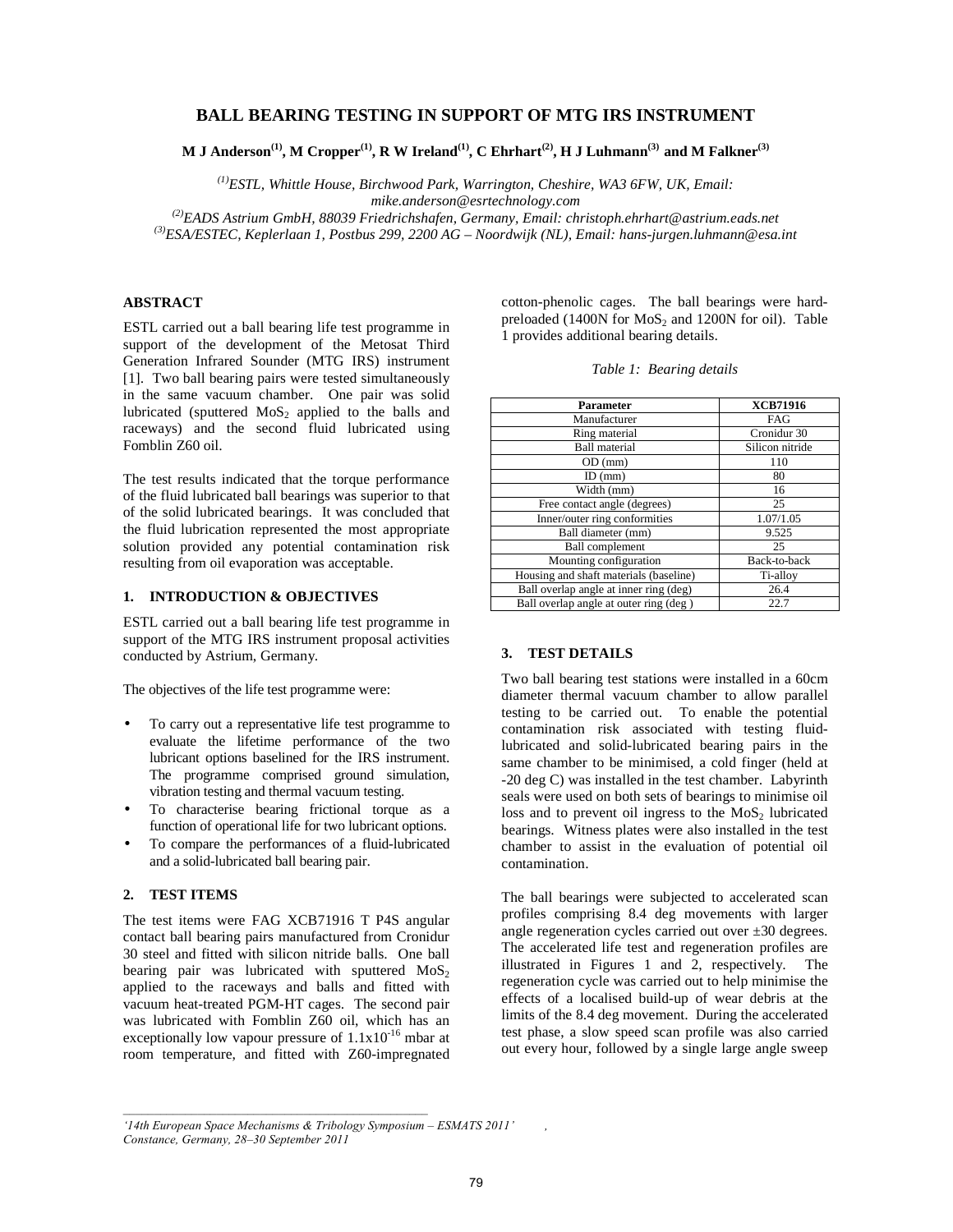of ±30 deg (regeneration cycle, movement from -30 deg to +30 deg, followed by return).



*Figure 1: Life test profile* 



*Figure 2: Regeneration profile used in life test programme* 

The Ground Simulation Test was carried out in nitrogen gas for 168,642 cycles (includes safety factor of four) at laboratory ambient temperature. The data was logged continuously by LabView software, which recorded the mean torque output, the peak torque, standard deviation, test temperature, angle of movement and also stored the raw data on hard disk.

For the vacuum phase, the bearings were tested at  $+55$ deg C and a thermal gradient of less than 1 deg C maintained during testing (original target was 0.5 deg C). The housing and shaft temperature sensors were monitored and recorded continuously during the test.

The bearings was driven by means of a stepper motor and a 100:1 reduction harmonic drive gearbox located externally to the vacuum chamber. The accelerated motion profile comprised an outward movement of 8.4 deg followed by a return movement, also of 8.4 deg. After the ground cycles, the bearings were exposed to thermal vacuum cycles, representing the orbit conditions. The number of test cycles carried out is provided in Table 2. Based upon these numbers, there are two ball passes every time the bearing moves 30 deg, ie four ball passes per movement from zero to 30

deg and hence four ball passes every regeneration cycle.

*Table 2: Vacuum cycles* 

| Type        | Number of<br>predicted cycles | Factor | Test<br>Cycles |
|-------------|-------------------------------|--------|----------------|
| In-orbit    | 10                            | 10     | 100            |
|             | 990                           |        | 3960           |
|             | 99000                         | 2      | 198000         |
|             | 616727                        | 1.25   | 770909         |
| Total orbit | 716727                        |        | 972969         |

#### **4. RESULTS**

### **1.1. Vibration Testing**

Vibration testing was successfully carried out and the conclusions from the vibration tests are as follows:

- All testing was completed as required and the pass criteria were satisfied. No damage or unexpected volumes of debris were produced. A minor quantity of fine  $MoS<sub>2</sub>$  particles was observed from the  $MoS<sub>2</sub>$  lubricated ball bearing assembly.
- Little evidence of settling was observed and all natural frequencies remained within 1.2% of their initial values during testing.
- In the intended flight configuration gapping as predicted was not observed. However, the vibration test would still have pre-conditioned the lubricants for the subsequent life test programme.

## **1.2. Ground Testing in Nitrogen**

The following table provides a summary comparing the peak-to-peak torque trends taken from the accelerated scan profiles in nitrogen during the simulated ground test.

*Table 3: Summary of peak-to-peak torque trends in nitrogen from accelerated scan profile. All torques in units of Nm* 

|                      | <b>Start</b> | <b>Maximum</b> | <b>Minimum</b> | Finish |
|----------------------|--------------|----------------|----------------|--------|
| $MoS2$ ,<br>nitrogen | 0.35         | 1.0            | 0.3            | 0.75   |
| Oil.                 | 0.23         | 0.28           | 0.2            | 0.23   |
| nitrogen             |              |                |                |        |

### **1.3. Thermal Vacuum Test at +55 deg C**

The test results revealed that relatively large peak torques occurred at the ends of the 8.4 deg movement, particularly for the  $MoS<sub>2</sub>$  lubricated ball bearings,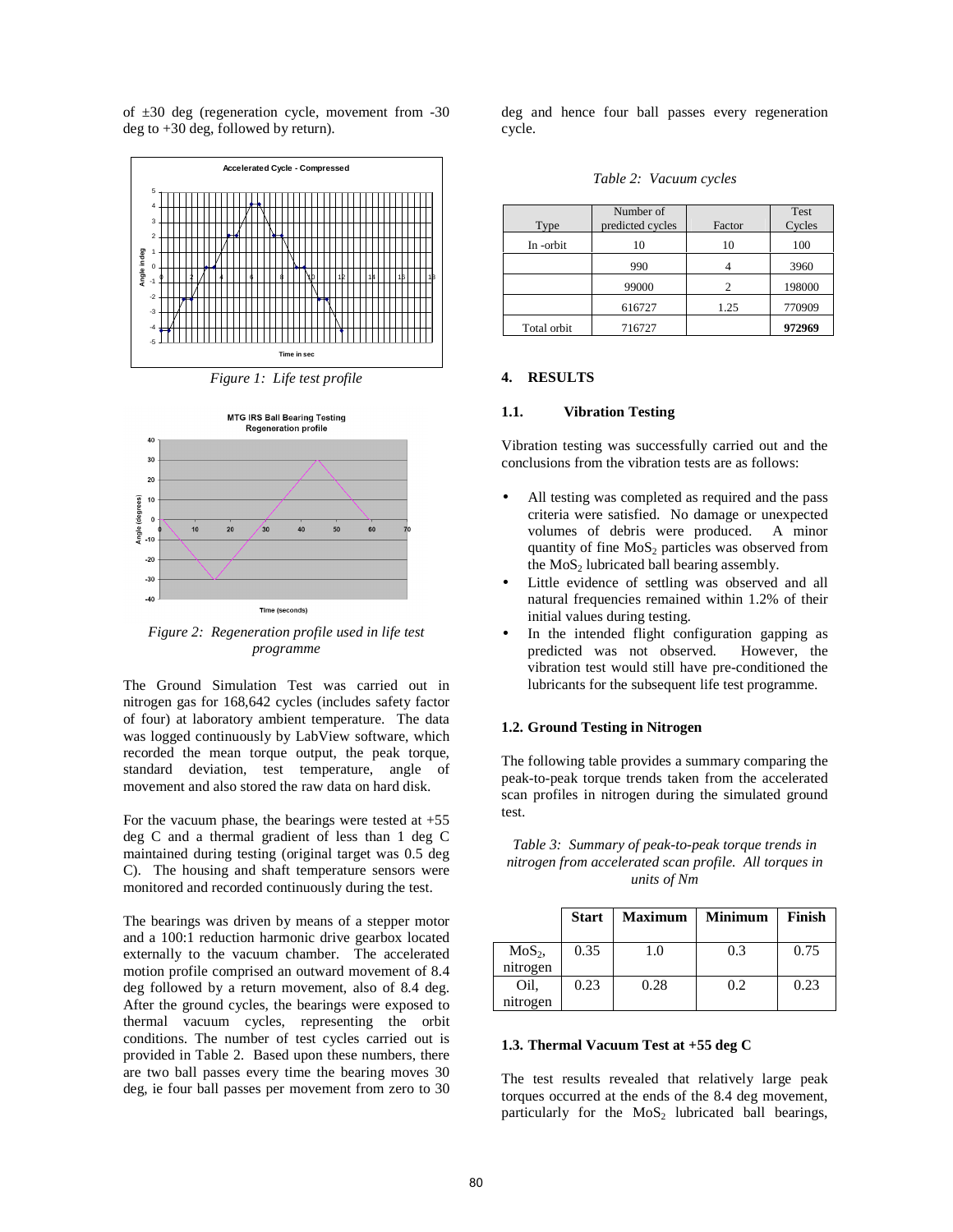consistent with effects arising from debris accumulations at the ends of travel. Figures 3 and 4 provide typical measurement results during provide typical measurement results regeneration cycles.



*Figure 3: Baseline regeneration profile for MoS<sup>2</sup> lubricated ball bearings in vacuum at the start of vacuum test phase (255 cycles)*



*Figure 4: Regeneration profile for oil lubricated ball bearings in vacuum (107,521 cycles)* 

The following two graphs provide a summary of the mean and 0-peak torque data taken from regeneration graphs at weekly intervals.



*Figure 5: Summary of mean and 0-peak torques during regeneration cycles* 



*Figure 6: Summary of mean and 0-peak torques during regeneration cycles* 

Figures 7 and 8 provide examples of the scan profiles at the start of accelerated testing.



*Figure 7: Baseline life test profile for MoS2 lubricated ball bearings in vacuum* 



*Figure 8: Baseline life test profile for oil lubricated ball bearings in vacuum* 

### **1.4. Transient peaks - oil-lubricated ball bearings**

For the oil-lubricated ball bearings and during the life test in vacuum, torque trips were observed at 61,000 cycles and also intermittently between 110,000 and 526,000 cycles, where peaks could exceed 0.3Nm and a maximum value of 0.81 Nm was measured. The most likely cause was attributable to a particle on a ball or in the lubricant which occasionally resulted in a high transient peak (Note: the presence of such particles was confirmed during the post-test inspection). If the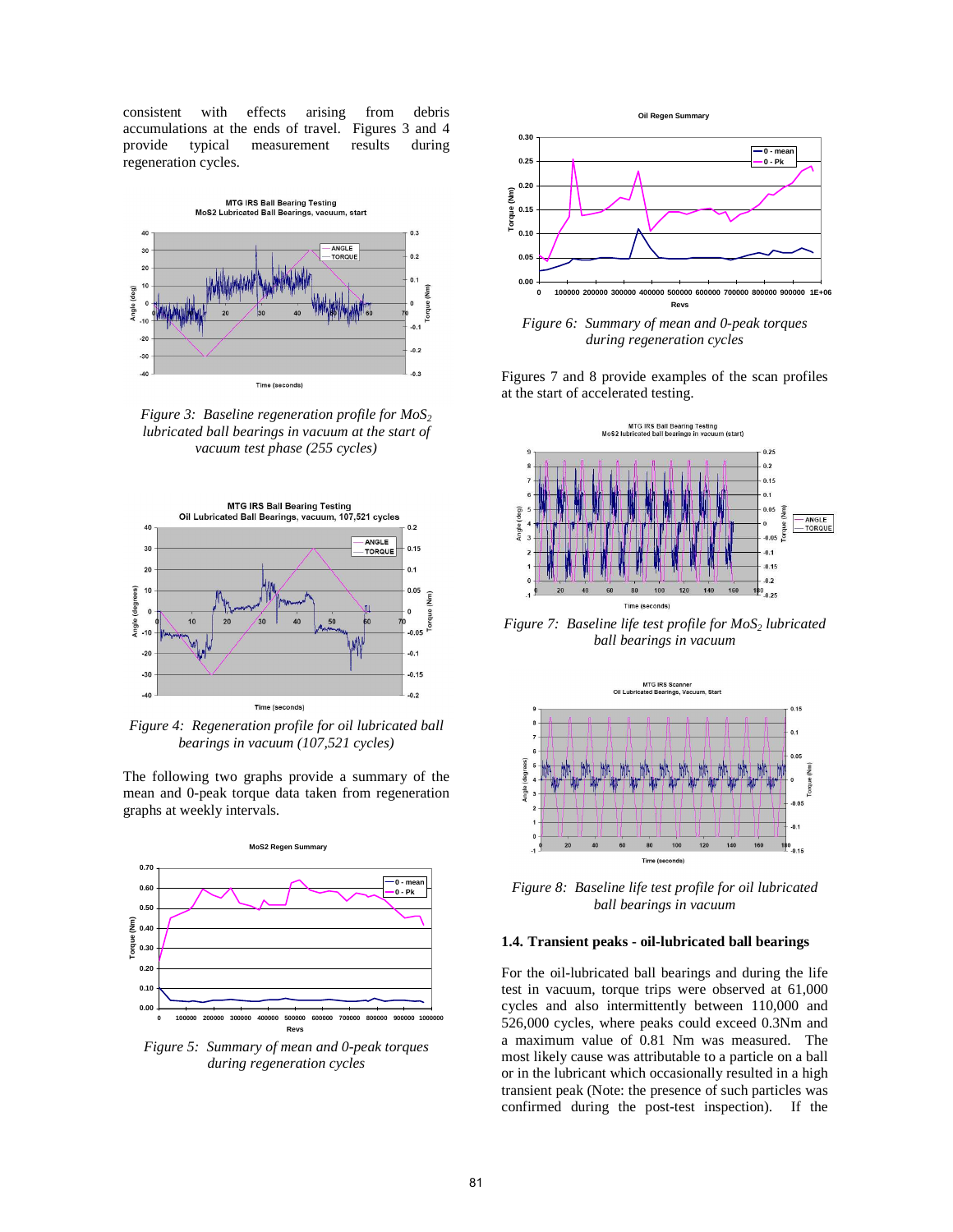particle was present on a raceway, then peaks would have been expected to have been visible continually, instead of intermittently on a particular motion profile. Carrying out 10 regeneration cycles after a trip either reduced or eliminated the transient peak and the test was continued. The torque trip level was reset to 0.7Nm for 5 peaks and 0.75Nm for a single peak. Examples of the torque traces are provided in the following Figure and its appearance is consistent with a transient torque increase resulting from the presence of a hard particle.



*Figure 9: Trip during regeneration at 136,066 cycles (oil-lubricated ball bearings). Transient at approx -15 deg attributable to presence of hard particle in the bearing.* 

#### **1.5. Post-test inspection: MoS2-lubricated bearings**

Raceways – The raceways exhibited marks corresponding to the 8.4 degree movement (Figure 10), although the ball running track was clearly defined. The  $MoS<sub>2</sub>$  film was worn and patchy, although there was still some lubricant film present. However, it is not clear at this stage if this film is residual  $MoS<sub>2</sub>$  or if it is primarily due to transfer from the PGM-HT cage. The raceway is illustrated in the following Figure.



*Figure 10: Inner raceway showing ball track* 

Cages – The PGM-HT cages were in good condition with marks in the ball pockets corresponding to contact with the balls during normal operation.

Balls – The balls were in good condition, although the  $MoS<sub>2</sub>$  film appeared patchy and it also appeared that material has been transferred from the cages to the balls.

## **1.6. Post-test inspection – oil-lubricated bearings**

The Fomblin Z60 oil appeared darkened, being brown in colour in the ball track and upon the balls, although the lubricant was still wetting the raceways (Figure 11).

This darkening of the oil is not necessarily detrimental as the torque had not increased significantly and similar effects are normally observed in ball bearing tests with PFPE oils.

Raceways – marks corresponding to the 8.4 degree movement were present on the inner and outer raceways as illustrated in the following Figure.



*Figure 11: Left: Ball groove showing marks on ball track. Right: raceway, showing discoloured oil* 

Cages – The cages were in good condition, with some darkened patches visible in the ball pockets as illustrated in Figure 12.



*Figure 12: Darkened patch in ball pocket* 

Balls – The balls appeared to be in good condition and were wetted by the discoloured oil. However, of some concern were some small compressed shiny flakes present upon the surfaces of a few balls. These features are consistent with a compressed metallic particle and an example is shown in Figure 13.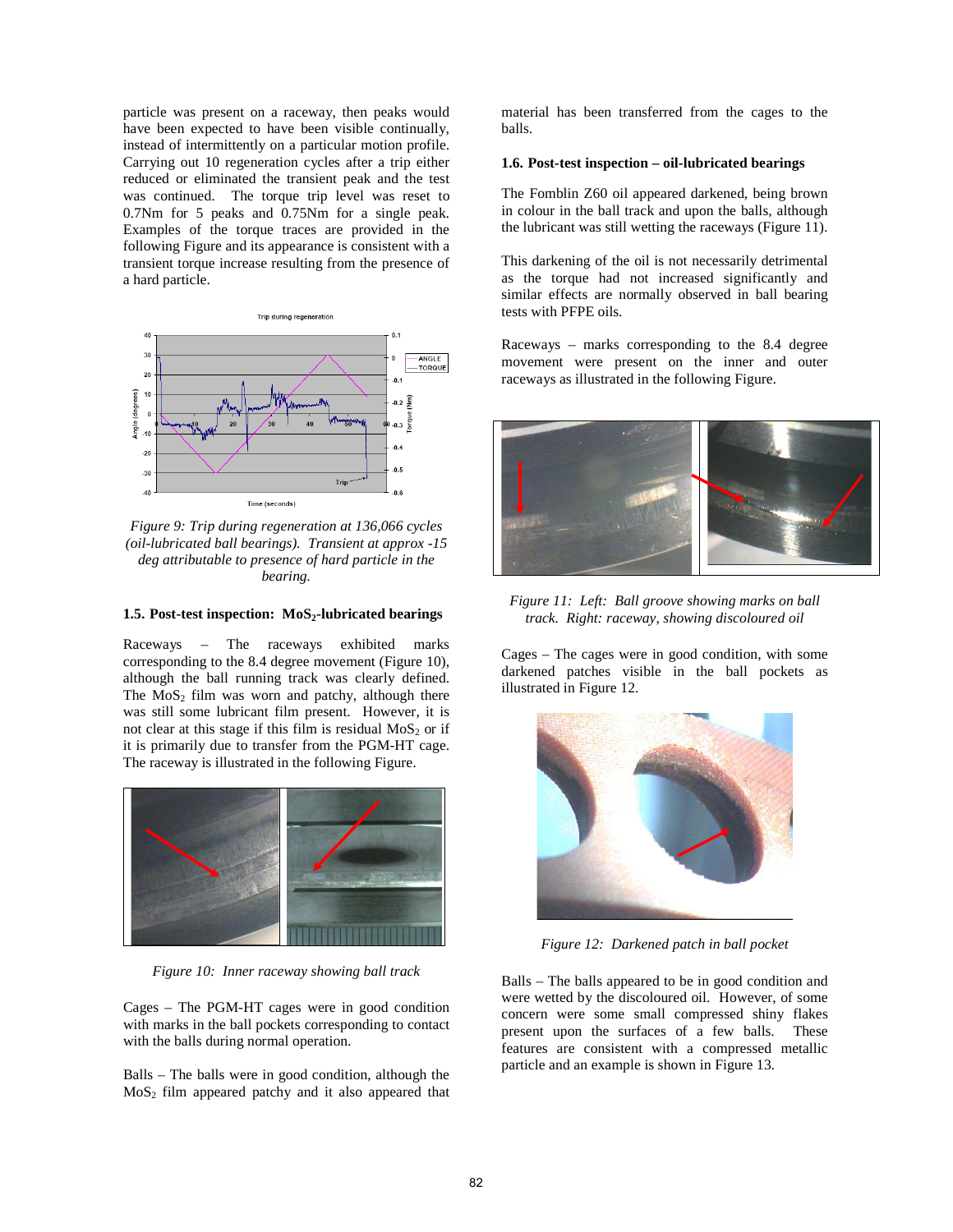

*Figure 13: Compressed flake on ball surface indicated by red arrow. Note that the two other highlights are reflections from the microscope lighting* 

The origin and nature of this flake were not clear from visual inspection. It seems feasible that these particles gave rise to the high transient peaks which were observed at some stages of the oil test. The transient peaks then reduced as the particle was compressed during operation.

Analysis using EDAX identified the particle as comprising aluminium (Figure 14), the most probable source being the Al-alloy housing and shaft initially used to characterise the test bearings prior to installation in the Ti-alloy housings.



*Figure 14: EDAX spectrum from metallic particle on ball showing Al-peak* 

## **5. DISCUSSION**

### **5.1 Ground testing in nitrogen:**

The mean torque in nitrogen was higher than expected for  $MoS_2$ -lubricated ball bearings, most likely as a result of the convoluted labyrinth path to the bearings for the nitrogen purge. The nitrogen purge was probably not fully effective and purge holes in the housing are recommended for this type of set-up. Note also, that the bearings were not run-in and solvent rinsed prior to operation. Carrying out these steps in

vacuum normally reduces torque noise and peaks in subsequent torque testing and could have been of benefit in this test.

The oil-lubricated ball bearings exhibited similar levels of mean torque to the solid-lubricated bearings, although the 0-peak values were approximately onethird of those of the solid-lubricated ball bearings.

### **5.2 Life testing in vacuum**:

The mean torque values for the oil and solid-lubricated ball bearings were approximately 0.05Nm, although the peak values for the solid-lubricated bearings were greater. Values of 0.5 to 0.6Nm were measured for the 0-peak data during the regeneration cycles for the  $MoS<sub>2</sub>$ -lubricated ball bearings and 0.1 to 0.25Nm for the oil.

#### **5.3 Residual Gas Analysis (RGA)**

A mass spectrometer was used to assist in identifying gaseous species present in the vacuum chamber. If there were contaminants produced by oil degradation or evaporation, peaks could be expected at mass numbers 47, 66, 69 [2] and possibly at higher molecular masses as well. Note that the  $MoS<sub>2</sub>$  bearing test station was also foil wrapped to prevent contamination by oil. Any oil which escaped from the oil station would therefore have been released into the test chamber.

Figure 15 was obtained at the start of testing and the peaks present correspond to hydrogen, water, oxygen and nitrogen, all of which are normal in a vacuum chamber. Note that the chamber had been subject to a bake-out at approximately 80 deg C prior to testing to improve cleanliness.



*Figure 15: Start of testing (room temperature)* 

Figure 16 illustrates the constituents present in the chamber after testing and cooling back to 20 deg C. Note that the peaks present are consistent with the normal atmospheric gases, except for a minor peak at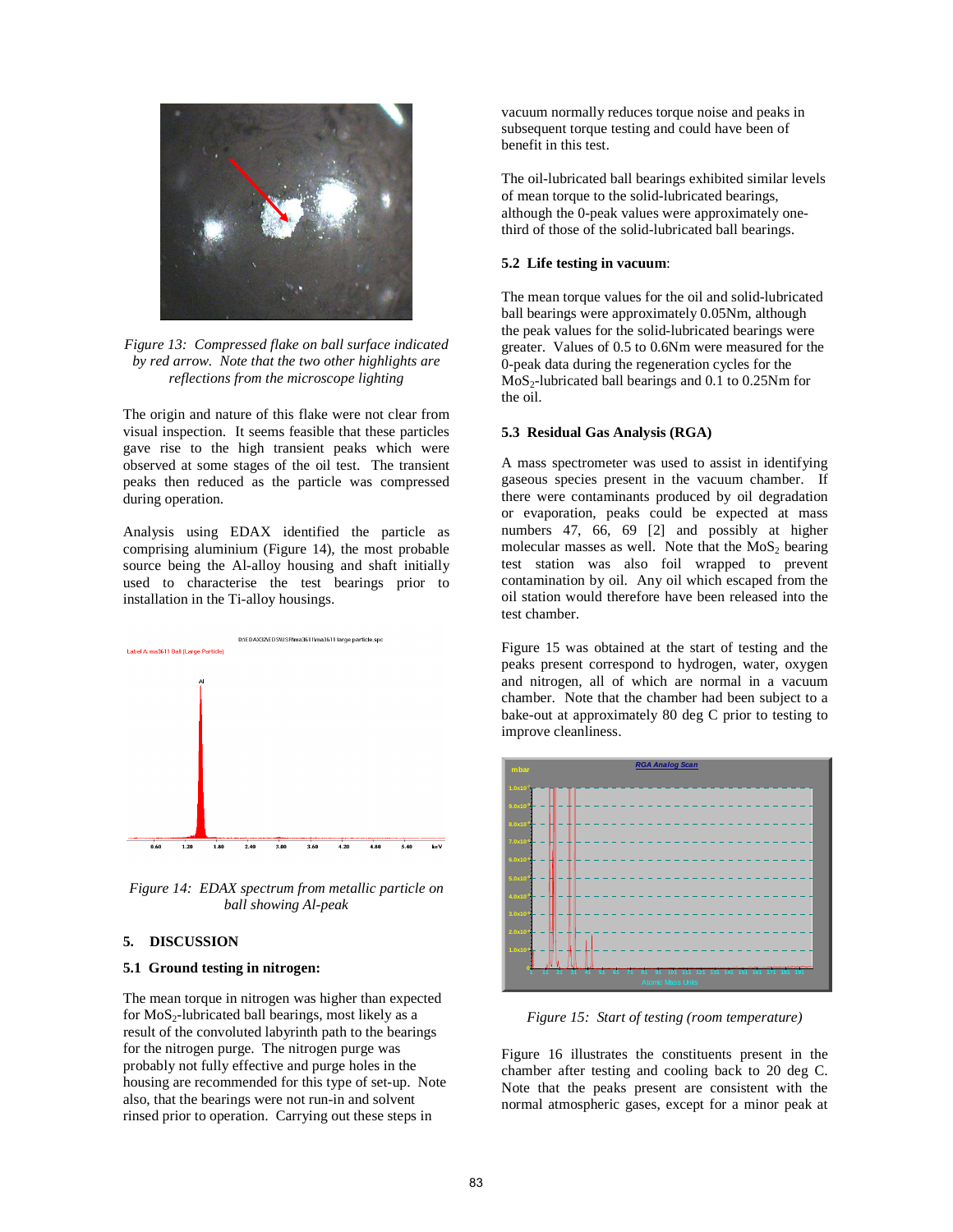60. It is not clear if this peak results from an outgassed contaminant at the higher temperature or if it does actually result from the Z60 oil. However, it should be noted that this peak is small and barely detectable thus representing a very minor contaminant source.

Figure 16 represents the final measurement at RT and no unusual peaks are evident.



*Figure 16: End of test, 20 deg C* 

PFPE fluids are limited by their tendency to degrade when used in conjunction with bearing steels. The failure mechanism can be summarised as follows:

- Fluorine is released from the oil by the action of repeated shearing under high contact stresses which leads to reactions with the iron in steel to form FeF<sub>3</sub>.
- PFPE oils then suffer catalytic attack by  $\text{FeF}_3$ which leads to the breakdown of further molecules and the release of more F.
- The ensuing chain reaction results in rapid oil degradation.

The following figure from [2] provides results from a study of Fomblin Z25 degradation products, with CFO at 47 being the most prominent, none of which were identified in the IRS ball bearing tests.



*Figure 17: Mass spectrum of gaseous species evolved during testing Fomblin Z25 against 440C steel[2]* 

# **6. CONCLUSIONS**

### MoS2-lubricated Ball Bearings

- The mean torque in the ground simulation test carried out in nitrogen was higher than predicted for  $MoS<sub>2</sub>$ , most likely as a result of the convoluted path to the bearings for the nitrogen purge. The nitrogen purge was probably not fully effective and purge holes in the housing are recommended for this type of set-up. The mean torque for the oil-lubricated ball bearings was consistent with predictions.
- In vacuum, the mean torque for the  $MoS_{2}$ lubricated ball bearings was approximately 0.02Nm and the maximum peak-to-peak torques were up to 2.6 times greater than the maximum peak-to-peak values for oil.
- The  $MoS_2$ -lubricant film was depleted on the balls and raceways and transfer from the PGM-HT cages occurred.

## Oil-lubricated Ball Bearings

- On the basis of the torque measurements, oil lubrication provided better overall torque performance and the required lifetime (plus ECSS margin) was also achieved. The mean and 0-peak torques (if the transients due to contaminant particles are ignored) were also within the criteria defined by Astrium for this application. For the oil-lubricated bearings, the torque behaviour was as expected/predicted except for the transient peaks caused by contaminant particles.
- Z60 oil was still wetting the raceway and ball surfaces, although the oil was discoloured.
- However, the remaining lifetime which could ultimately have been achieved with the oil lubricated ball bearings is not clear from this test programme.
- Although the oil-lubricated bearings successfully completed lifetime cycles with respect to torque and lubricant condition, oil can only be used if the contamination levels are also acceptable.

### **7. RECOMMENDATIONS & LESSONS LEARNED**

Z60 oil lubrication is considered more appropriate to comply with the torque performance requirements than  $MoS<sub>2</sub>$  due to absence of large peaks, although the consequences of potential contamination from the oil have to be carefully assessed.

Locating the nitrogen purge closer to the  $MoS<sub>2</sub>$ lubricated ball bearings may have allowed a more efficient purge to have been carried out which may have been beneficial in reducing the torque during simulated ground testing. In addition, running-in the